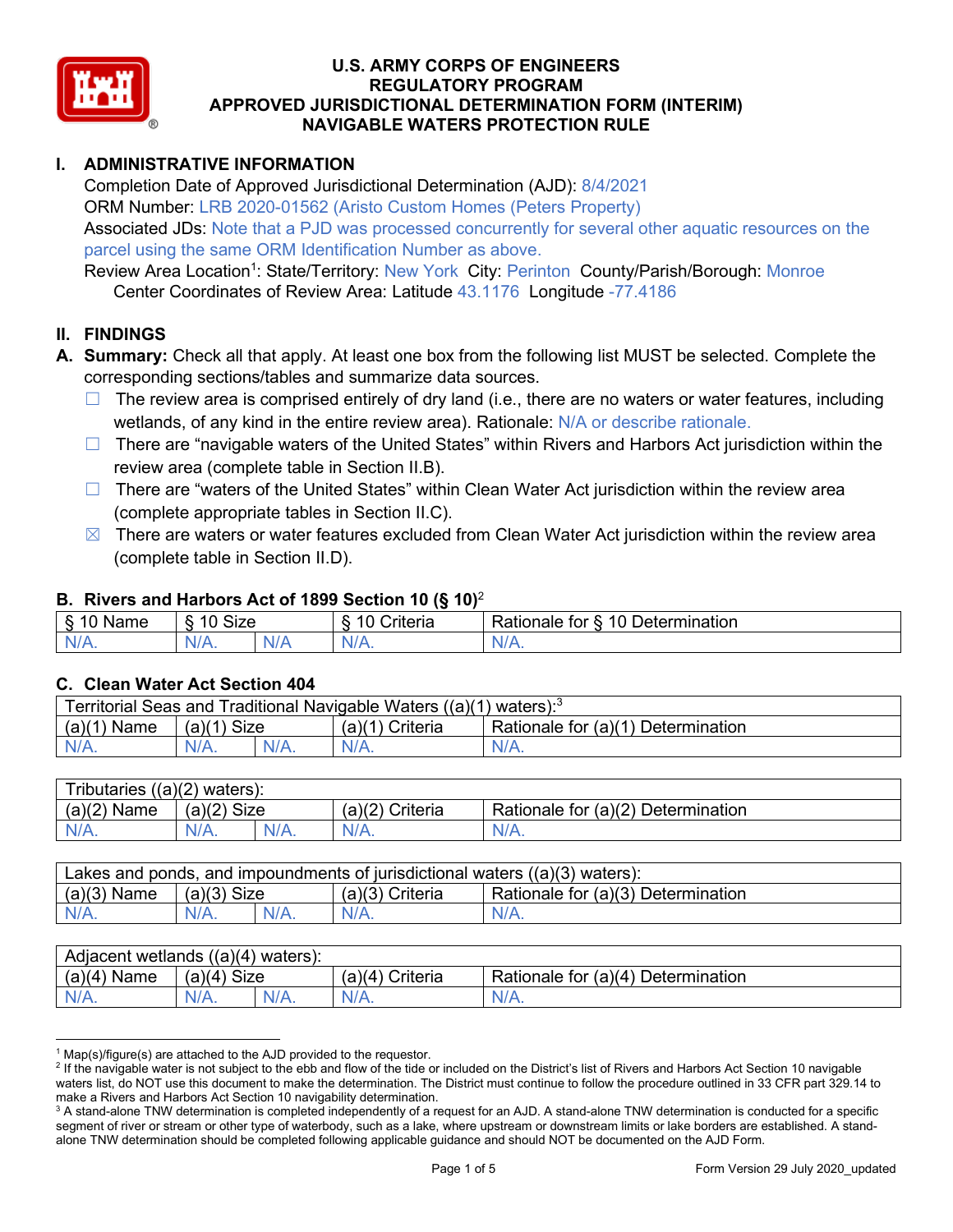

#### **D. Excluded Waters or Features**

| Excluded waters $((b)(1) - (b)(12))$ : <sup>4</sup> |                       |                |                                                                                                     |                                                                                                                                                                                                                                                                                                                                                                                    |  |  |  |
|-----------------------------------------------------|-----------------------|----------------|-----------------------------------------------------------------------------------------------------|------------------------------------------------------------------------------------------------------------------------------------------------------------------------------------------------------------------------------------------------------------------------------------------------------------------------------------------------------------------------------------|--|--|--|
| <b>Exclusion Name</b>                               | <b>Exclusion Size</b> |                | Exclusion <sup>5</sup>                                                                              | Rationale for Exclusion Determination                                                                                                                                                                                                                                                                                                                                              |  |  |  |
| Stream-C1                                           | 310                   | linear<br>feet | $(b)(3)$ Ephemeral<br>feature, including<br>an ephemeral<br>stream, swale,<br>gully, rill, or pool. | Historic Google Earth aerial photos, NWI map,<br>and topographic map indicate that Stream C-1<br>originates from the wooded area to the north and<br>continues south and transitions to intermittent<br>flow (defined as Stream 1 and processed under<br>a PJD) and continues to Furman Road where<br>flow enters perennial Stream A (processed<br>under a PJD).                   |  |  |  |
|                                                     |                       |                |                                                                                                     | However, on-site observations confirmed that<br>the upper reach of this feature from the culvert<br>located nearly in the center of the reach (see<br>map) north to the wooded area is a vegetated<br>upland swale located in a low area between<br>agricultural fields. Data collected indicate that<br>wetland vegetation is supported, but hydric soils<br>were not identified. |  |  |  |
|                                                     |                       |                |                                                                                                     | Stream C-1 south of the culvert, exhibits a<br>headcut and distinct bed and bank with areas of<br>standing water throughout. No flow was<br>observed, even considering there had been rain<br>events for the two days previous to the site visit.                                                                                                                                  |  |  |  |
|                                                     |                       |                |                                                                                                     | The vegetated berm adjacent to the channel<br>suggests sidecast material from past<br>excavation/maintenance; however, based on the<br>presence of large rocks and vegetation in the<br>channel it appears that excavation/channel<br>maintenance has not occurred for several years.                                                                                              |  |  |  |
|                                                     |                       |                |                                                                                                     |                                                                                                                                                                                                                                                                                                                                                                                    |  |  |  |
|                                                     |                       |                |                                                                                                     |                                                                                                                                                                                                                                                                                                                                                                                    |  |  |  |

<sup>4</sup> Some excluded waters, such as (b)(2) and (b)(4), may not be specifically identified on the AJD form unless a requestor specifically asks a Corps district to do so. Corps districts may, in case-by-case instances, choose to identify some or all of these waters within the review area.

 $5$  Because of the broad nature of the (b)(1) exclusion and in an effort to collect data on specific types of waters that would be covered by the (b)(1) exclusion, four sub-categories of (b)(1) exclusions were administratively created for the purposes of the AJD Form. These four sub-categories are not new exclusions, but are simply administrative distinctions and remain (b)(1) exclusions as defined by the NWPR.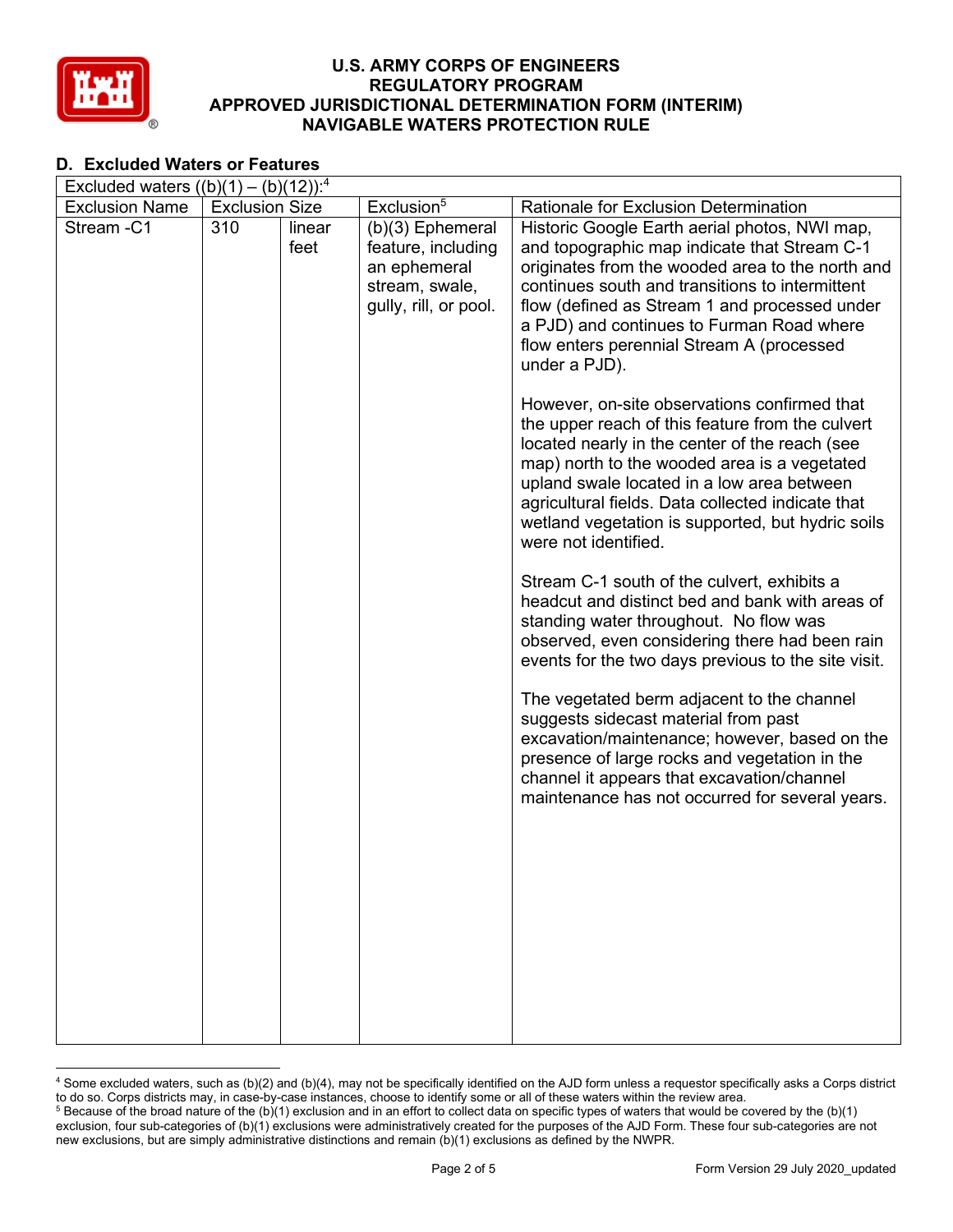

# **III. SUPPORTING INFORMATION**

**A. Select/enter all resources** that were used to aid in this determination and attach data/maps to this document and/or references/citations in the administrative record, as appropriate.

 $\boxtimes$  Information submitted by, or on behalf of, the applicant/consultant: On behalf of Aristo Custom Homes by BME

This information is sufficient for purposes of this AJD. Rationale: N/A

- $\Box$  Data sheets prepared by the Corps: Title(s) and/or date(s).
- ☒ Photographs: Aerial and Other: Aerial: Google Earth: 04/21/1994; 03/31/2002; 03/31/2005; 04/10/2016

Other: Photos taken in conjunction with the delineation data sheets dated November 3, 2020

- $\boxtimes$  Corps site visit(s) conducted on: Date: June 6, 2021
- $\boxtimes$  Previous Jurisdictional Determinations (AJDs or PJDs): Note that a PJD for several other aquatic resources identified on the parcel was processed concurrently with this AJD using the same ORM Identification Number (2020-01562)
- ☐ Antecedent Precipitation Tool: *provide detailed discussion in Section III.B*.
- ☒ USDA NRCS Soil Survey: Web Soil Survey reviewed on June 30, 2021
- $\boxtimes$  USFWS NWI maps: Fairport, New York Quad. The NWI map dates are grouped into decades. This subject NWI map was dated in the 1990's.
- $\boxtimes$  USGS topographic maps: Topo map from the ORM database no specific date

# **Other data sources used to aid in this determination:**

| Data Source (select)              | Name and/or date and other relevant information |
|-----------------------------------|-------------------------------------------------|
| <b>USGS Sources</b>               | See III A. above                                |
| <b>USDA Sources</b>               | See III A. above                                |
| <b>NOAA Sources</b>               | $N/A$ .                                         |
| <b>USACE Sources</b>              | See III A, above                                |
| <b>State/Local/Tribal Sources</b> | N/A                                             |
| <b>Other Sources</b>              | See III A. above                                |

**B. Typical year assessment(s):** The APT pulls precipitation data from NOAA's Daily Global Historical Climatology Network. The APT evaluates normal precipitation conditions based on the three 30-day periods preceding the observation date. For each period, a weighted condition value is assigned by determining whether the 30-day precipitation total falls and 30th percentiles for totals from the same date range over the preceding 30 years. The APT then makes a determination of "normal," "wetter than normal," or "drier than normal" based on the condition value sum. The APT also displays results generated via the Palmer Drought Severity Index (PDSI) and the University of Delaware WebWIMP.

Calculations for this APT evaluation utilized the Rochester, New York airport weather station data.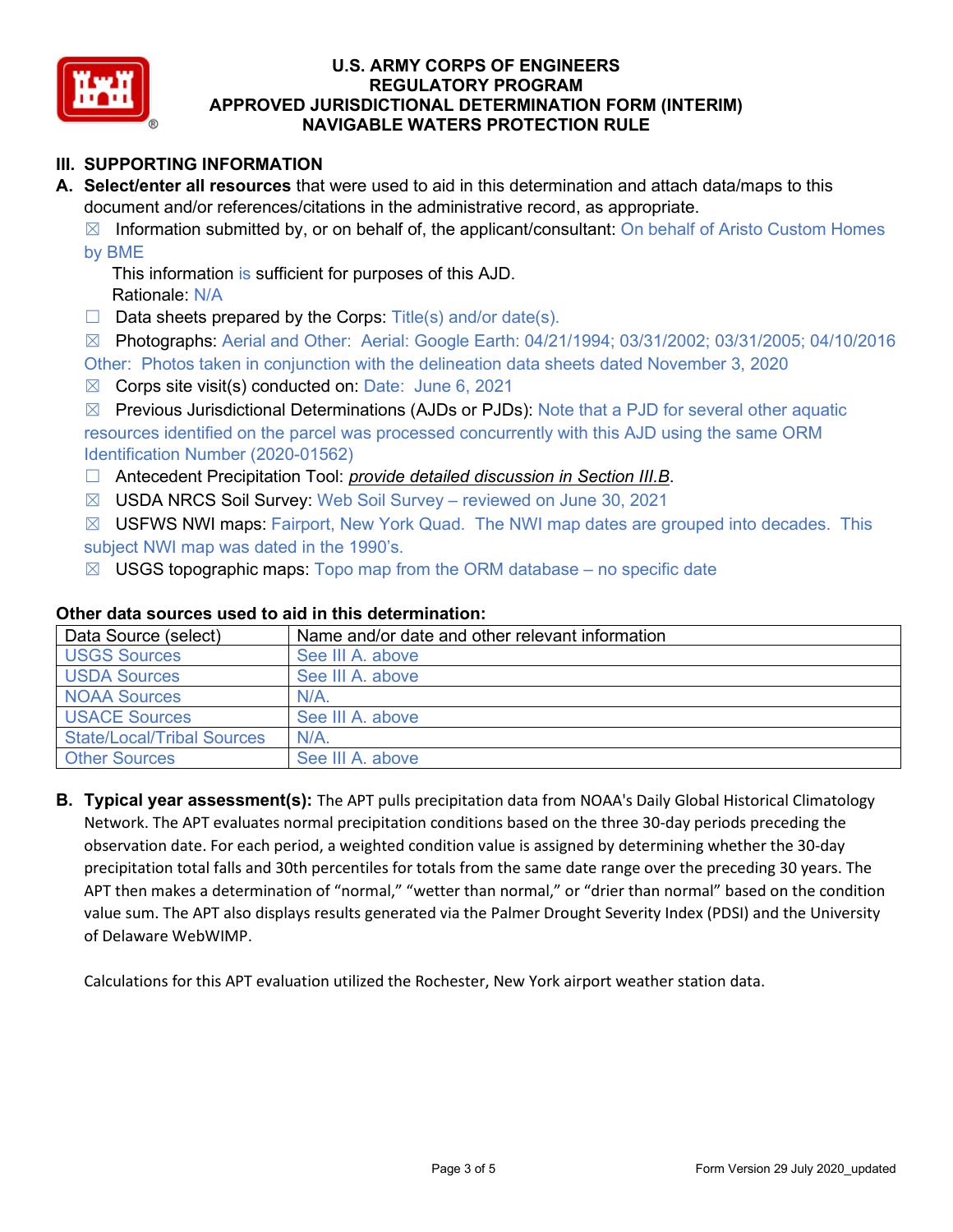

APT calculations for the delineation date of 10/29/2020 and Corps site visit date of 06/30/2021. Note that rain events had occurred for two days before, but not on the day of the site visit. Areas of standing water, but no flow was observed in the channel.

| Date             | <b>PDSI Value</b> | <b>PDSI Class</b>           | Season     | ARC Score | APT                      |
|------------------|-------------------|-----------------------------|------------|-----------|--------------------------|
| 10/29/2020 -0.92 |                   | Incipient drought           | Wet Season |           | <b>Normal Conditions</b> |
| 06/30/2021 -2.88 |                   | Moderate drought Dry Season |            | 10        | <b>Normal Conditions</b> |

Corps site visit date of 06/30/2021: Scattered rain showers had occurred on the two previous days before the site visit. The channel was walked and areas of inundation, but no flow, were observed in the rock/vegetation filled channel, similar to what was recorded in the delineation report.

ATP calculations were also run for Google Earth aerial photos for the following years:

| Date       | <b>PDSI Value</b> | <b>PDSI Class</b>      | Season     | <b>ARC Score</b> | <b>APT</b>               |
|------------|-------------------|------------------------|------------|------------------|--------------------------|
| 04/21/1994 | 1.89              | Mild wetness           | Wet Season | 15               | Wetter than Normal       |
| 03/31/2002 | 0.12              | Normal                 | Wet Season | 13               | <b>Normal Conditions</b> |
| 03/31/2005 | 2.07              | Moderate wetness       | Wet Season | 10               | <b>Normal Conditions</b> |
| 05/09/2011 | 4.52              | <b>Extreme wetness</b> | Dry Season | 14               | <b>Normal Conditions</b> |
| 04/10/2016 | $-0.83$           | Incipient drought      | Wet Season | 10               | <b>Normal Conditions</b> |
| 06/28/2018 | 1.91              | Mild Wetness           | Dry Season | 12               | <b>Normal Conditions</b> |
| 03/21/2021 | $-2.19$           | Moderate Drought       | Wet Season | 9                | Drier than Normal        |

The PDSI class varies from year to year for both the site visit dates and the referenced aerial photo dates and all but the Corps site visit date (06/30/2021) and the 2011 areal are calculated the wet season.

The 2002 aerial does not depict water in the channel in the PDSI Normal Class for the Wet Season under Normal Conditions.

The 2005 aerial suggests water in the channel in the PDSI Moderate Wetness Class for the Wet Season under Normal Conditions.

The 2011 aerial does not depict water in the channel in the PDSI Extreme Wetness Class for the Dry Season under Normal Conditions.

The 2016 aerial suggests water in the channel in the PDSI Incipient Drought Class in the Wet Season under Normal Conditions.

The 2018 aerial does not depict water in the channel in the PDSI Mild Wetness Class in the Dry Season under Normal Conditions.

The 2021 aerial suggests water in the channel in the PDSI Moderate Drought in the Wet Season under Drier than Normal Conditions.